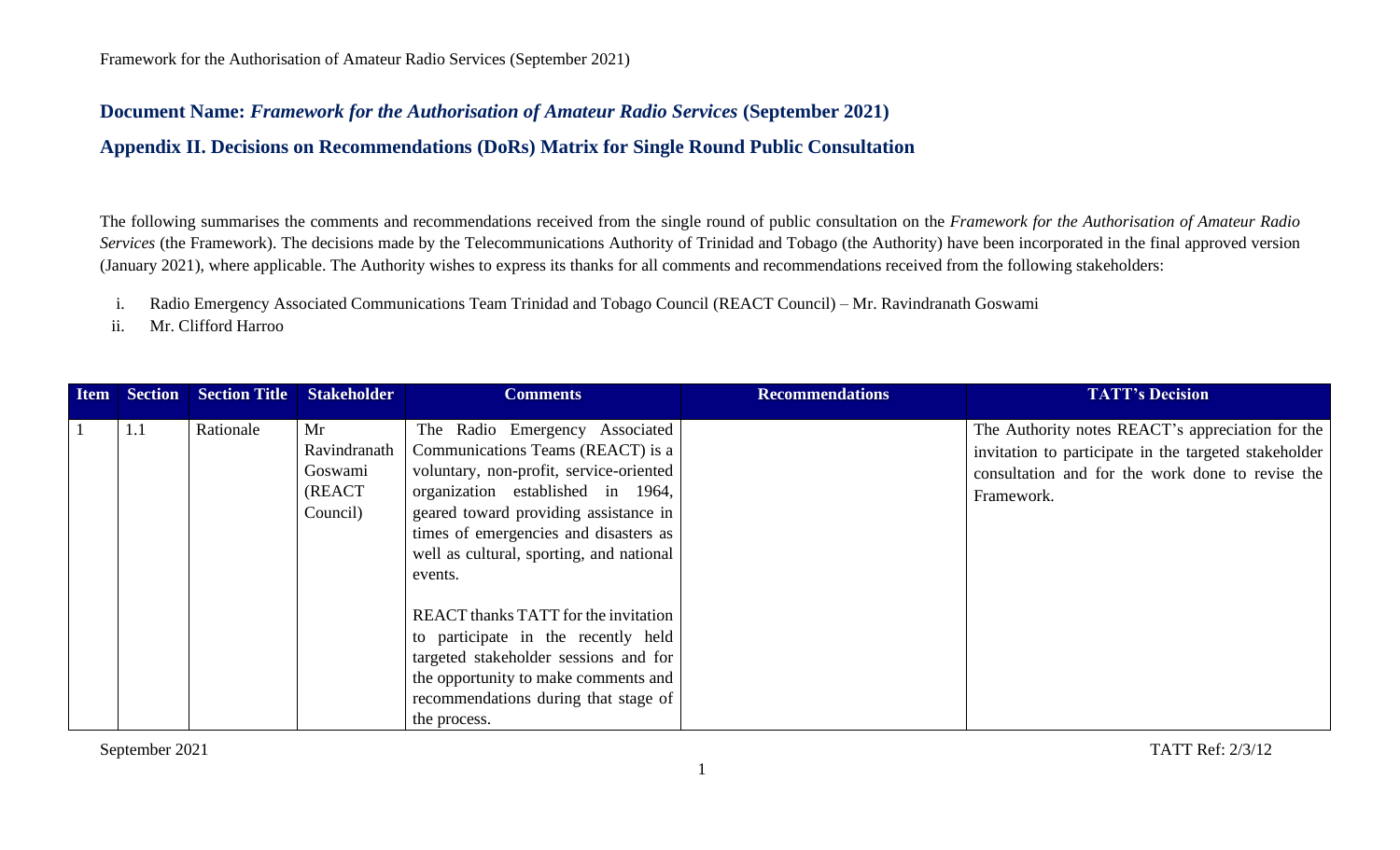| <b>Item</b>    | <b>Section</b> | <b>Section Title</b> | <b>Stakeholder</b>                                  | <b>Comments</b>                                                                                                                                                                                                                                                 | <b>Recommendations</b>                                                                                                                                                                                                                                               | <b>TATT's Decision</b>                                                                                                                                                                                                                                                                                                                                                                                                                                                                                        |
|----------------|----------------|----------------------|-----------------------------------------------------|-----------------------------------------------------------------------------------------------------------------------------------------------------------------------------------------------------------------------------------------------------------------|----------------------------------------------------------------------------------------------------------------------------------------------------------------------------------------------------------------------------------------------------------------------|---------------------------------------------------------------------------------------------------------------------------------------------------------------------------------------------------------------------------------------------------------------------------------------------------------------------------------------------------------------------------------------------------------------------------------------------------------------------------------------------------------------|
|                |                |                      |                                                     | <b>REACT</b><br>acknowledges<br>and<br>congratulates TATT on the initiative to<br>revise the Amateur Radio Services<br>Framework with this round of public<br>consultation.<br>REACT would also like to record its<br>appreciation for the diligent work and    |                                                                                                                                                                                                                                                                      |                                                                                                                                                                                                                                                                                                                                                                                                                                                                                                               |
|                |                |                      |                                                     | professional approach by the staff of<br>the Authority.                                                                                                                                                                                                         |                                                                                                                                                                                                                                                                      |                                                                                                                                                                                                                                                                                                                                                                                                                                                                                                               |
| $\overline{2}$ | 1.1            | Rationale            | Mr<br>Ravindranath<br>Goswami<br>(REACT<br>Council) | The scope of experiments<br>and<br>application to emergency and disaster<br>communications continues to expand.<br>There is a tendency for the deployment<br>of amateur radio equipment onboard a<br>variety of vehicles.<br>REACT also collaborates with other | <b>REACT</b><br>including<br>recommends<br>arrangements for amateur radio to be<br>used, in addition to marine vessels, on<br>aircraft, UAS, high-altitude balloons,<br>micro-satellites, and satellites, once all<br>other relevant authorizations are in<br>place. | The Authority wishes to confirm that arrangements<br>are already in place for use of amateur equipment on<br>board these platforms and vessels. The Authority's<br>Authorisation <sup>1</sup> and Equipment Standardisation and<br>Certification <sup>2</sup> Frameworks currently accommodate<br>the use of amateur equipment on the platforms and<br>vessels stated, once the equipment adheres to local<br>and international regulatory requirements. This is<br>accommodated via the equipment<br>usually |
|                |                |                      |                                                     | entities towards the attainment its<br><b>Service</b><br><b>Through</b><br><i>'Public</i><br>motto<br>Communications".<br>This<br>include<br>amateur radio organizations, disaster<br>relief organizations and other entities                                   |                                                                                                                                                                                                                                                                      | certification process. Therefore, in the Authority's<br>view, these arrangements are already catered for in<br>the Frameworks identified. There is no need for<br>specific arrangements, in this Framework or other                                                                                                                                                                                                                                                                                           |

<sup>&</sup>lt;sup>1</sup> Authorisation Framework for the Telecommunications and Broadcasting Sectors of Trinidad and Tobago https://tatt.org.tt/Portals/0/Documents/Authorisation%20Framework.pdf

<sup>2</sup> *Equipment Standardisation and Certification Framework for the Telecommunications and Broadcasting Sectors of Trinidad and Tobago* 

https://tatt.org.tt/Portals/0/Documents/Equipment%20Standardization%20Framework.pdf*.*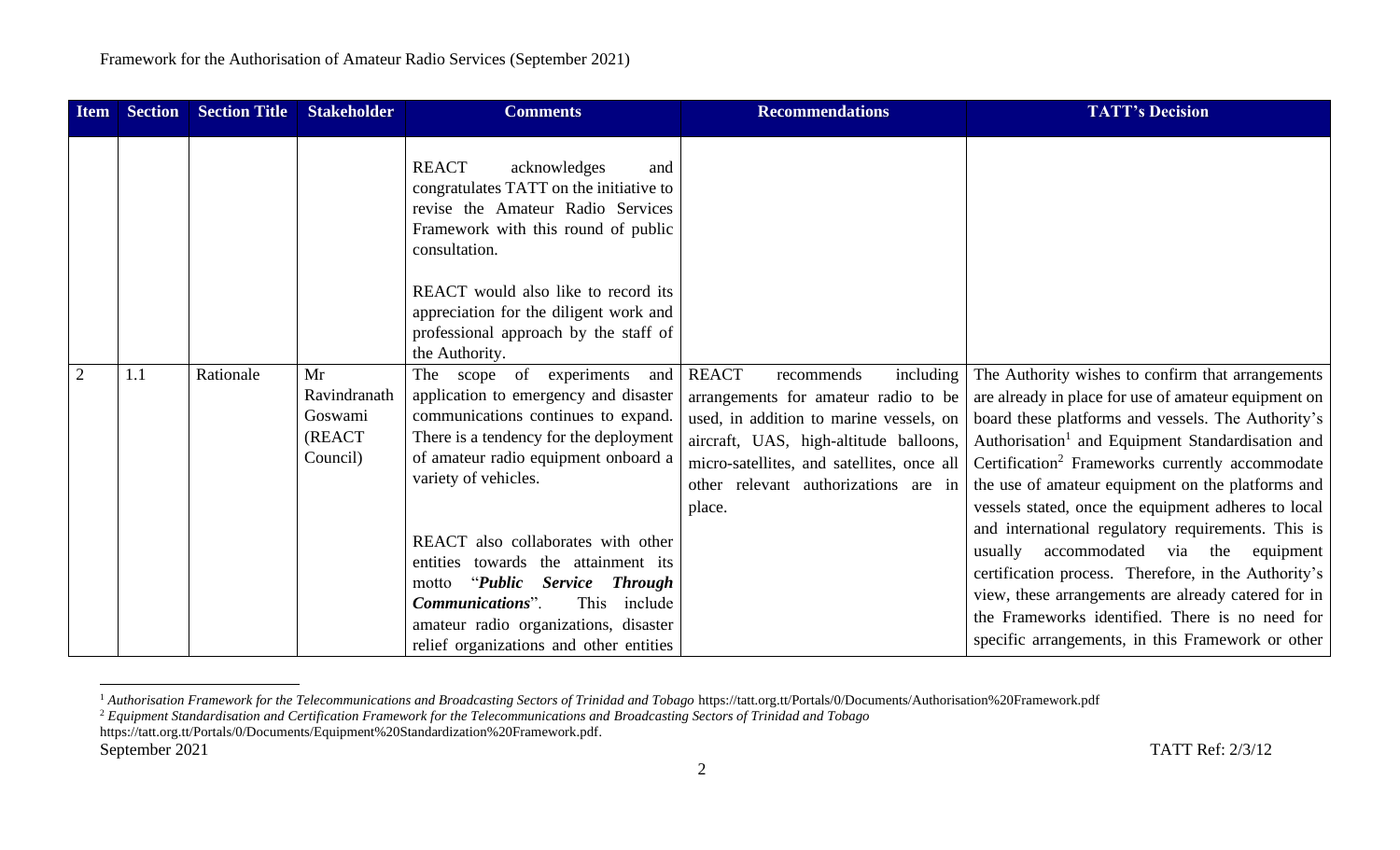| <b>Item</b> | <b>Section</b> | <b>Section Title</b> | <b>Stakeholder</b>                                          | <b>Comments</b>                                                                                                                                      | <b>Recommendations</b>                                                                                                                                                                                                                                                                                                                 | <b>TATT's Decision</b>                                                                                                                                                                                                                                                                                                                                                                                                                                                                                                                                                                                                             |
|-------------|----------------|----------------------|-------------------------------------------------------------|------------------------------------------------------------------------------------------------------------------------------------------------------|----------------------------------------------------------------------------------------------------------------------------------------------------------------------------------------------------------------------------------------------------------------------------------------------------------------------------------------|------------------------------------------------------------------------------------------------------------------------------------------------------------------------------------------------------------------------------------------------------------------------------------------------------------------------------------------------------------------------------------------------------------------------------------------------------------------------------------------------------------------------------------------------------------------------------------------------------------------------------------|
|             |                |                      |                                                             | that use specialized vehicles such as 4<br>x 4 off-road and motorcycles.                                                                             |                                                                                                                                                                                                                                                                                                                                        | documents, for the use of amateur radio on these<br>platforms or vessels.                                                                                                                                                                                                                                                                                                                                                                                                                                                                                                                                                          |
|             |                |                      |                                                             |                                                                                                                                                      |                                                                                                                                                                                                                                                                                                                                        | More details can be found in the Authorisation and<br>Equipment Standardisation<br>and Certification<br>Frameworks.                                                                                                                                                                                                                                                                                                                                                                                                                                                                                                                |
| 3           | 1.3            | Background           | Mr<br>Ravindranath<br>Goswami<br><b>(REACT)</b><br>Council) | REACT recognizes the inclusion of the<br>self-training, intercommunication, and<br>technical investigations aspects of the<br>amateur radio service. | REACT suggests that the amateur radio<br>service be recognised for suitable<br>treatment, one that is differentiated from<br>the commercial services, with the<br>attendant flexibility and latitude to<br>facilitate the technical investigations<br>aspect of the service as well as to be able<br>to operate in disaster scenarios. | "technical<br>Authority<br>understands<br>the<br>The<br>investigations aspect of the service as well as to be<br>able to operate in disaster scenarios" may require the<br>modification of equipment. The Authority agrees<br>that amateur operators can conduct technical<br>investigations, as stated in clause A10 of the amateur<br>licence.                                                                                                                                                                                                                                                                                   |
|             |                |                      |                                                             |                                                                                                                                                      | This concept should also apply when the<br>Authority<br>considers requests for<br>Equipment Certification, particularly<br>when evaluating specifications in<br>relation to the transmit portions of the<br>bands.                                                                                                                     | The Authority will be flexible in its approach to<br>accommodating the investigation aspect of the<br>amateur radio services. This will be reflected in how<br>the Authority processes applications for equipment<br>certification for amateur equipment to be imported<br>into Trinidad and Tobago. The importing of<br>commercial equipment to be modified under clause<br>A10 of the amateur licence will be allowed by the<br>Authority. The modification or repurpose of<br>equipment already in the country to be used for<br>home-brewed experiments, would not require<br>recertification.<br>The Authority's<br>Equipment |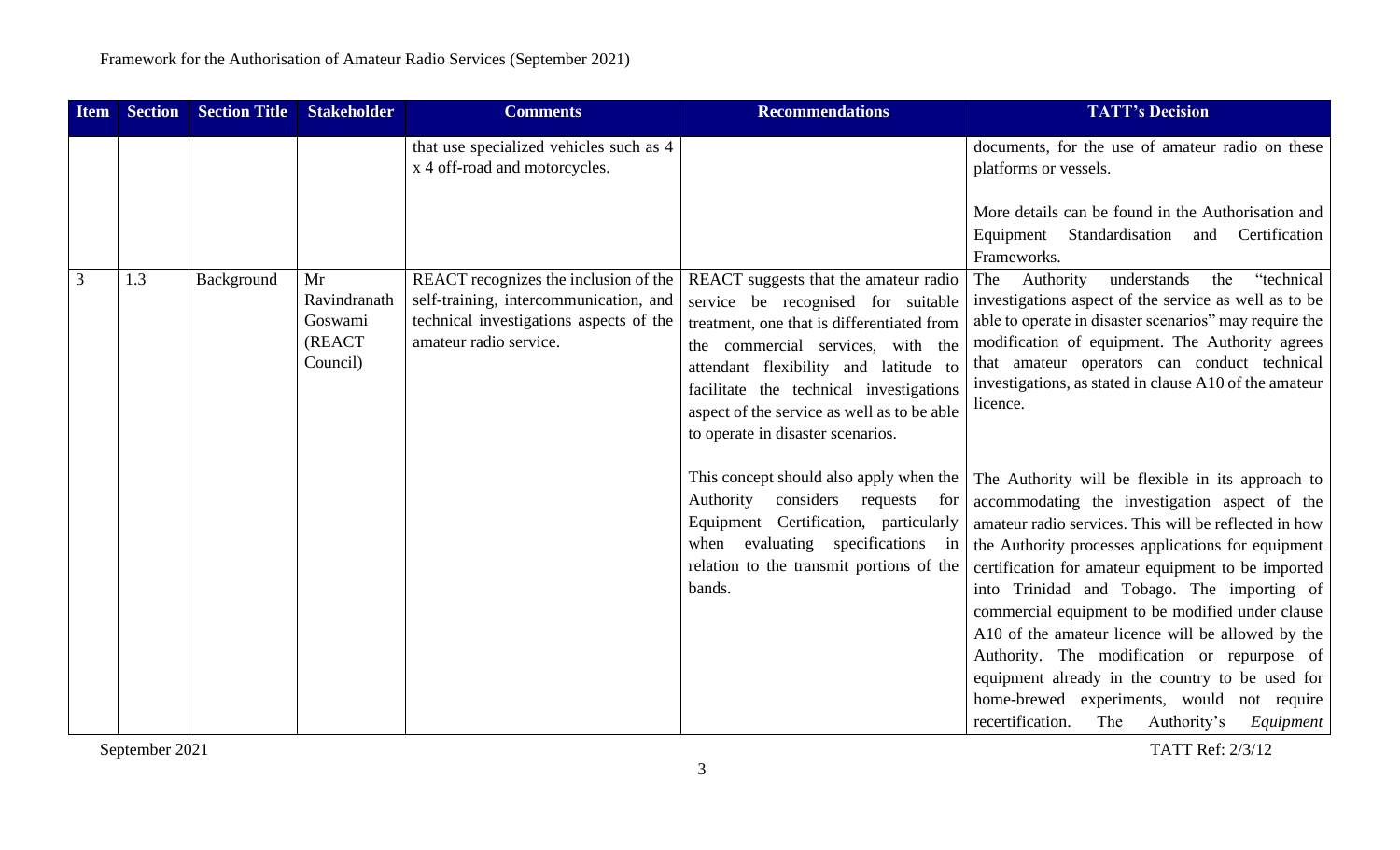| <b>Item</b>    | <b>Section</b> | <b>Section Title</b>           | <b>Stakeholder</b>                                  | <b>Comments</b>                                                                                                                                                                                                                                                                                                                                                                                                                                                                                                                                                                                                      | <b>Recommendations</b>                                                                                                                                                                                                                                                                      | <b>TATT's Decision</b>                                                                                                                                                                                                                                                                                                                                            |
|----------------|----------------|--------------------------------|-----------------------------------------------------|----------------------------------------------------------------------------------------------------------------------------------------------------------------------------------------------------------------------------------------------------------------------------------------------------------------------------------------------------------------------------------------------------------------------------------------------------------------------------------------------------------------------------------------------------------------------------------------------------------------------|---------------------------------------------------------------------------------------------------------------------------------------------------------------------------------------------------------------------------------------------------------------------------------------------|-------------------------------------------------------------------------------------------------------------------------------------------------------------------------------------------------------------------------------------------------------------------------------------------------------------------------------------------------------------------|
|                |                |                                |                                                     |                                                                                                                                                                                                                                                                                                                                                                                                                                                                                                                                                                                                                      | In this regard, it is recommended that The<br>within the background section,<br>a<br>statement to the effect that repurposed                                                                                                                                                                | Standardisation and Certification Framework for<br>the Telecommunications and Broadcasting Sectors<br>of Trinidad and Tobago will be updated to reflect<br>this new approach.<br>REACT's<br>Authority<br>with<br>agrees<br>recommendations and the background, page two (2)<br>of the document, has been revised to include the                                   |
|                |                |                                |                                                     |                                                                                                                                                                                                                                                                                                                                                                                                                                                                                                                                                                                                                      | commercial equipment and/or home-<br>brewed equipment are occasionally used<br>by amateurs to operate on the bands<br>allocated to amateur radio services.                                                                                                                                  | point that amateur operators can use repurposed and<br>home-brewed equipment.                                                                                                                                                                                                                                                                                     |
| $\overline{4}$ | 1.7            | The<br>Consultation<br>Process | Mr<br>Ravindranath<br>Goswami<br>(REACT<br>Council) | DoRs<br>from the stakeholder<br>The<br>consultation is included in Appendix I<br>of the framework. Several responses<br>to recommendations are included in<br>respect of how the Authority will treat<br>with certain matters. REACT thanks<br>the Authority for the open and<br>transparent approach as well as the kind<br>consideration of the recommendations<br>made. Due to the clear responses in the<br>DoRs and the assumption that they will<br>be carried forward in the final<br>framework, REACT has sought to<br>avoid repeating any of the accepted<br>recommendations in this round of<br>responses. | <b>REACT</b><br>clarification<br>seeks<br>that<br>Appendix I containing the DoRs from<br>the stakeholder consultation phase will<br>be carried forward with the final<br>framework and that the DoRs from this<br>public consultation phase will perhaps be<br>annexed as another appendix. | The Authority confirms that the DoRs matrix from<br>the targeted stakeholder consultation will remain as<br>Appendix I to the final approved version of the<br>Framework and the DoRs matrix from the single<br>round public consultation is annexed as Appendix II.<br>This has been indicated in section 1.7 of the final<br>approved version of the Framework. |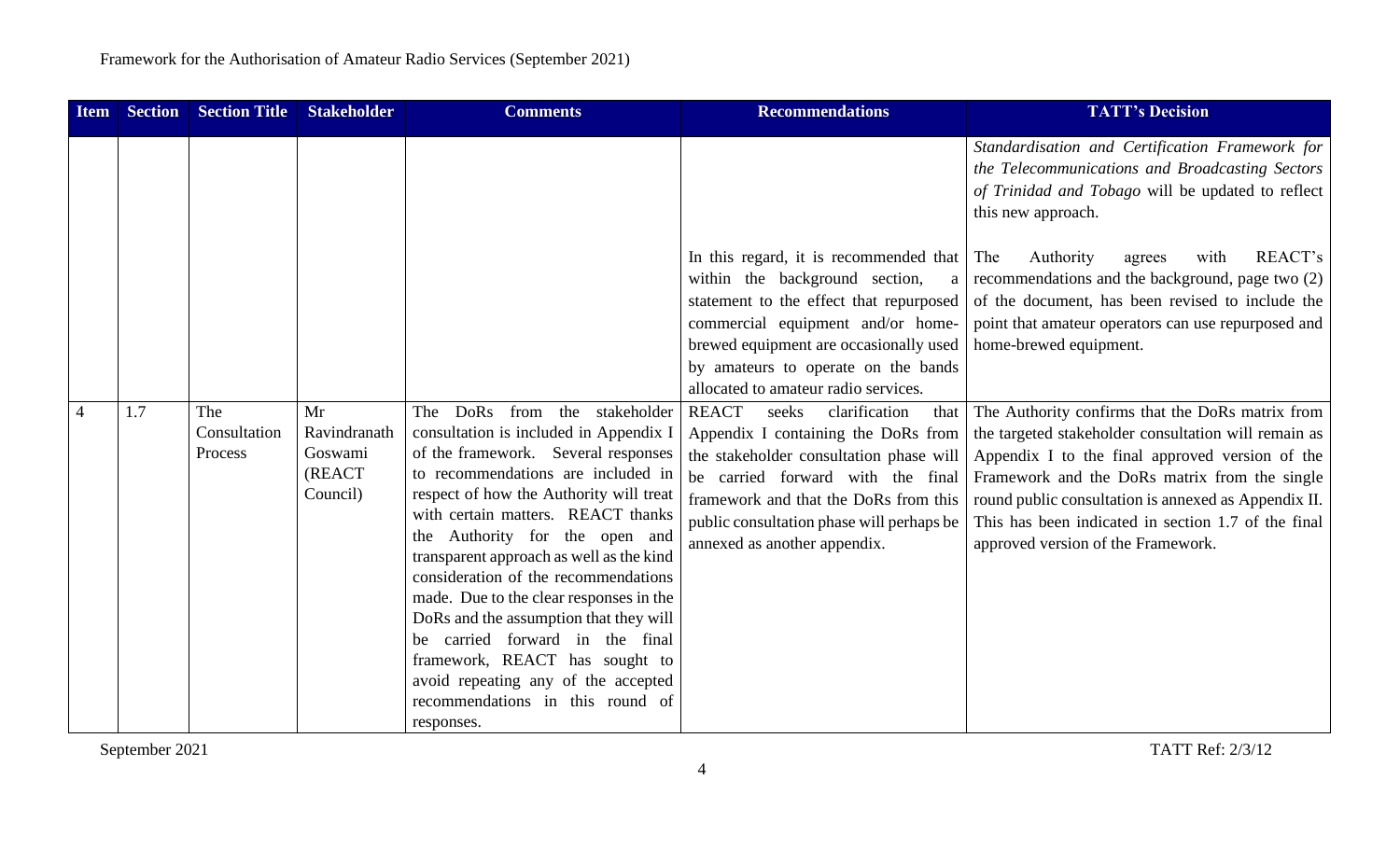| <b>Item</b> | <b>Section</b> | <b>Section Title</b>                              | <b>Stakeholder</b>                                  | <b>Comments</b>                                                                                                                                                                                                                                                                                                                                                                                                                                                                                                                                                                               | <b>Recommendations</b>                                                                                                                                                                                                                                                                            | <b>TATT's Decision</b>                                                                                                                                                                                                                                                                                                                                                                                                                                                                                                                                                                                       |
|-------------|----------------|---------------------------------------------------|-----------------------------------------------------|-----------------------------------------------------------------------------------------------------------------------------------------------------------------------------------------------------------------------------------------------------------------------------------------------------------------------------------------------------------------------------------------------------------------------------------------------------------------------------------------------------------------------------------------------------------------------------------------------|---------------------------------------------------------------------------------------------------------------------------------------------------------------------------------------------------------------------------------------------------------------------------------------------------|--------------------------------------------------------------------------------------------------------------------------------------------------------------------------------------------------------------------------------------------------------------------------------------------------------------------------------------------------------------------------------------------------------------------------------------------------------------------------------------------------------------------------------------------------------------------------------------------------------------|
| 5           | 3.1.4          | Special<br>Operation<br><b>Station</b><br>Licence | Mr<br>Ravindranath<br>Goswami<br>(REACT<br>Council) | REACT appreciates the inclusion of<br>guidance on the type of devices that<br>require frequency coordination for<br>special operation station licences, and<br>explicitly stating the types that do not.                                                                                                                                                                                                                                                                                                                                                                                      | REACT reiterates its recommendation<br>for the Authority to consider tapping into<br>the amateur radio community and<br>stakeholder organizations in the process<br>of frequency coordination perhaps via a<br>frequency coordination committee.                                                  | The Authority is pleased that the amateur community<br>is interested in participating in the frequency<br>coordination process. The participation of the<br>amateur community in the frequency coordination<br>process will be considered during the next review<br>cycle of this Framework, in accordance with the<br>Authority's consultation procedures.                                                                                                                                                                                                                                                  |
| 6           | 3.1.5          | Emergency<br><b>Station</b><br>Licence            | Mr<br>Ravindranath<br>Goswami<br>(REACT<br>Council) | <b>REACT</b> is thankful to the Authority for<br>establishing the Emergency Station<br>licensing regime and for the overall<br>posture in support of the National<br>Communications Plan<br>Emergency<br>(NECP).                                                                                                                                                                                                                                                                                                                                                                              | N/A                                                                                                                                                                                                                                                                                               | The Authority thanks REACT for its support in this<br>regard.                                                                                                                                                                                                                                                                                                                                                                                                                                                                                                                                                |
|             | 3.2            | Class of<br>Amateur<br>Radio<br>Licence           | Mr Clifford<br>Harroo                               | I am a member of TTARS, and we are<br>on a drive to encourage mostly young<br>people to become members if the local<br>mature radio club/s. It may not be well<br>known, but the Amateur Radio hobby<br>is a highly disciplined activity, that is<br>self-policing, it teaches especially<br>young members to be law-abiding, and<br>felt disciplined because there are so<br>many rules and regulations to abide by,<br>not only to obtain an Fcc license but<br>to<br>that<br>license.<br>also<br>keep<br>I think the earlier a young person gets<br>involved in this discipline the sooner | I would also like to see especially the<br>young inductees into the bobby after<br>studying for and obtained their FCC<br>license which affords them some HF<br>privileges, that you would allow them to<br>enjoy those privileges and not continue<br>to deny them the use of it, especially now | The Authority agrees with your comment that the<br>removal of the age limit for eligibility to obtain an<br>amateur licence has created the regulatory<br>environment to allow young persons to become<br>amateur operators.<br>The Authority understands this comment to be a<br>recommendation that young persons who obtain the<br>examination credits for examination element 2,<br>based on the qualification criteria of the Federal<br>Communications Commission (FCC), should be<br>allowed to operate on the HF bands allowed by the<br>FCC when granted a basic class licence by the<br>Authority. |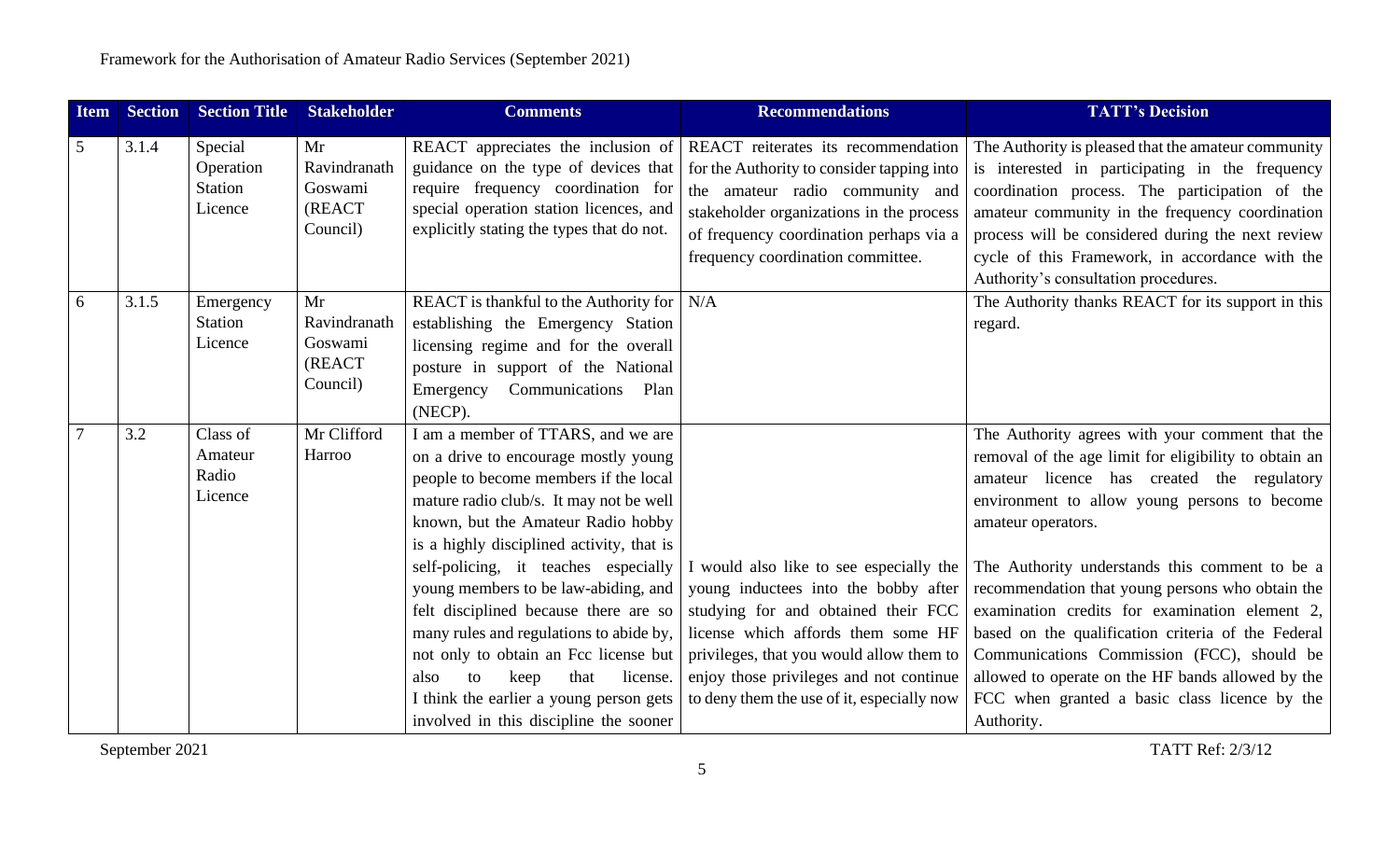| <b>Item</b> | <b>Section</b> | <b>Section Title</b> | <b>Stakeholder</b> | <b>Comments</b>                                                                                                                                                                         | <b>Recommendations</b>                                | <b>TATT's Decision</b>                                                                                                                                                                                                                                                                                                                                                                                                                               |
|-------------|----------------|----------------------|--------------------|-----------------------------------------------------------------------------------------------------------------------------------------------------------------------------------------|-------------------------------------------------------|------------------------------------------------------------------------------------------------------------------------------------------------------------------------------------------------------------------------------------------------------------------------------------------------------------------------------------------------------------------------------------------------------------------------------------------------------|
|             |                |                      |                    | their mines will be opened to the world<br>of science and technology, history has<br>a lot to say about the influence of this<br>hobby in the development of science<br>and technology. | that the higher frequency bands are<br>mostly closed. | The Authority currently limits the use of bands<br>below 30 MHz. These bands have propagation<br>characteristics that allow signals to travel well<br>beyond the borders of Trinidad and Tobago. To limit<br>the risk of harmful cross-border interference, only<br>the amateur operators that the Authority deems<br>suitably qualified, are given the privilege to operate<br>in bands below 30 MHz.                                               |
|             |                |                      |                    |                                                                                                                                                                                         |                                                       | Therefore, while the Authority accepts the<br>certificates granted by the FCC-approved Volunteer<br>Examination Coordinators (VECs), the privileges<br>associated with the certificates for operation in the<br>United States of America are not applicable in<br>Trinidad and Tobago. The following is a mapping of<br>the FCC's examination elements to the Authority's<br>licence classes and privileges for operation in<br>Trinidad and Tobago: |
|             |                |                      |                    |                                                                                                                                                                                         |                                                       | Element 2 (Technician Class): Basic class<br>licence with operations limited to bands<br>above 30 MHz<br>Elements 2 and 3 (General Class): Advanced<br>$\overline{11}$ .<br>class licence with operations allowed in all<br>amateur radio service bands                                                                                                                                                                                              |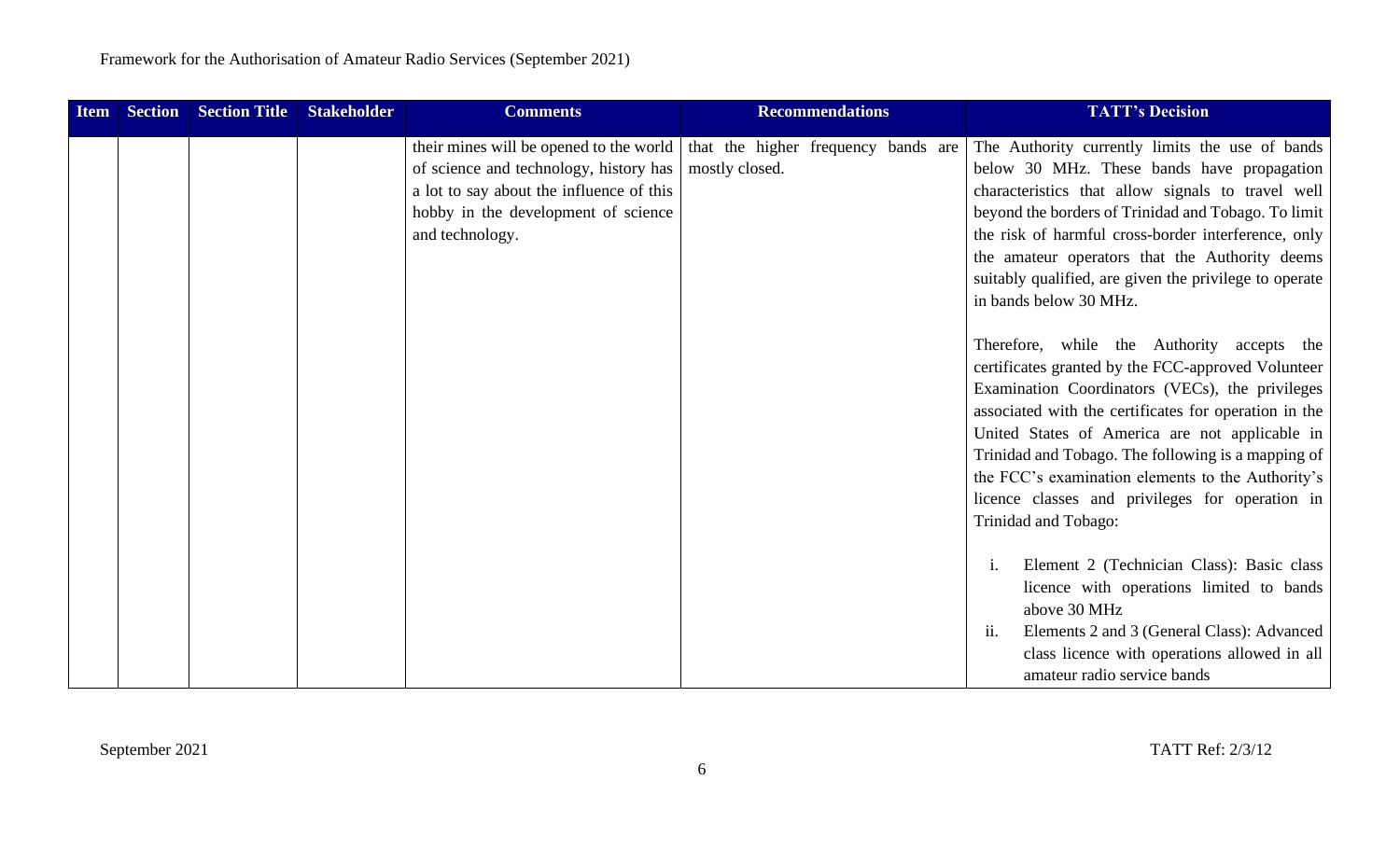| <b>Item</b> | <b>Section</b> | <b>Section Title</b>          | <b>Stakeholder</b>                                  | <b>Comments</b>                                                                                                                                                                                                                                                                                                                                                                                                                                                                                   | <b>Recommendations</b>                                                                                                                                                                                                                                | <b>TATT's Decision</b>                                                                                                                                                                                                                                                                                                              |
|-------------|----------------|-------------------------------|-----------------------------------------------------|---------------------------------------------------------------------------------------------------------------------------------------------------------------------------------------------------------------------------------------------------------------------------------------------------------------------------------------------------------------------------------------------------------------------------------------------------------------------------------------------------|-------------------------------------------------------------------------------------------------------------------------------------------------------------------------------------------------------------------------------------------------------|-------------------------------------------------------------------------------------------------------------------------------------------------------------------------------------------------------------------------------------------------------------------------------------------------------------------------------------|
|             |                |                               |                                                     |                                                                                                                                                                                                                                                                                                                                                                                                                                                                                                   |                                                                                                                                                                                                                                                       | iii.<br>Elements 2, 3 and 4 (Amateur Extra Class):<br>Advanced class licence with operations<br>allowed in all amateur radio service bands                                                                                                                                                                                          |
|             |                |                               |                                                     |                                                                                                                                                                                                                                                                                                                                                                                                                                                                                                   |                                                                                                                                                                                                                                                       | This mapping will be placed on the Authority's<br>webpage that lists the approved certifying agencies.                                                                                                                                                                                                                              |
| 8           | 3.4            | Minimum<br>Age<br>Requirement | Mr<br>Ravindranath<br>Goswami<br>(REACT<br>Council) | As an advocate for youth and having a<br>Youth Arm/Junior REACT division,<br>REACT acknowledges and applauds<br>the removal of the age restriction for<br>acquiring an amateur radio licence by                                                                                                                                                                                                                                                                                                   | It is recommended that TATT states<br>explicitly whether the parent or legal                                                                                                                                                                          | The Authority thanks REACT for its support in this<br>regard.<br>The Authority agrees with this recommendation and<br>section 3.4 of the Framework has been updated to                                                                                                                                                              |
|             |                |                               |                                                     | issuing the licence to the parent or legal<br>guardian.                                                                                                                                                                                                                                                                                                                                                                                                                                           | guardian to whom the licence will be<br>issued (on behalf of the minor) is also<br>required to be a licensed amateur.                                                                                                                                 | explicitly state that the parent or legal guardian<br>issued the licence on behalf of the minor is not<br>required to be a licensed amateur operator.                                                                                                                                                                               |
| 9           | 3.7.2          | Recognised<br>Certification   | Mr<br>Ravindranath<br>Goswami<br>(REACT<br>Council) | COVID-19<br>With<br>the<br>pandemic<br>resulting in restrictions on in-person<br>meetings and gatherings, the FCC has<br>permitted exams to be undertaken<br>remotely by VECs/VE using virtual<br>technologies.<br>Remote testing was<br>confirmed by the FCC on 30 <sup>th</sup> April<br>2020 via record 35 FCC Rcd 4504 (6).<br>REACT has undertaken to provide<br>virtual amateur radio training sessions<br>for the Technician Class, comprising of<br>sixteen (16) one-hour sessions. These | Given the remote testing options<br>available, REACT recommends the<br>addition of the following VECs<br>approved by the FCC.<br>1. W5YI Group<br>2.<br>Greater<br>Los<br>Angeles<br><b>Amateur Radio Group</b><br>3. Anchorage Amateur Radio<br>Club | The Authority agrees with REACTs comment and<br>recommendations and confirms that all FCC-<br>approved VECs are recognised by the Authority as<br>certifying agencies. To avoid confusion, the<br>Authority will remove the examples of VECs listed<br>on its website and add a link to the FCC page with<br>all the approved VECs. |
|             | September 2021 |                               |                                                     |                                                                                                                                                                                                                                                                                                                                                                                                                                                                                                   |                                                                                                                                                                                                                                                       | TATT Ref: 2/3/12                                                                                                                                                                                                                                                                                                                    |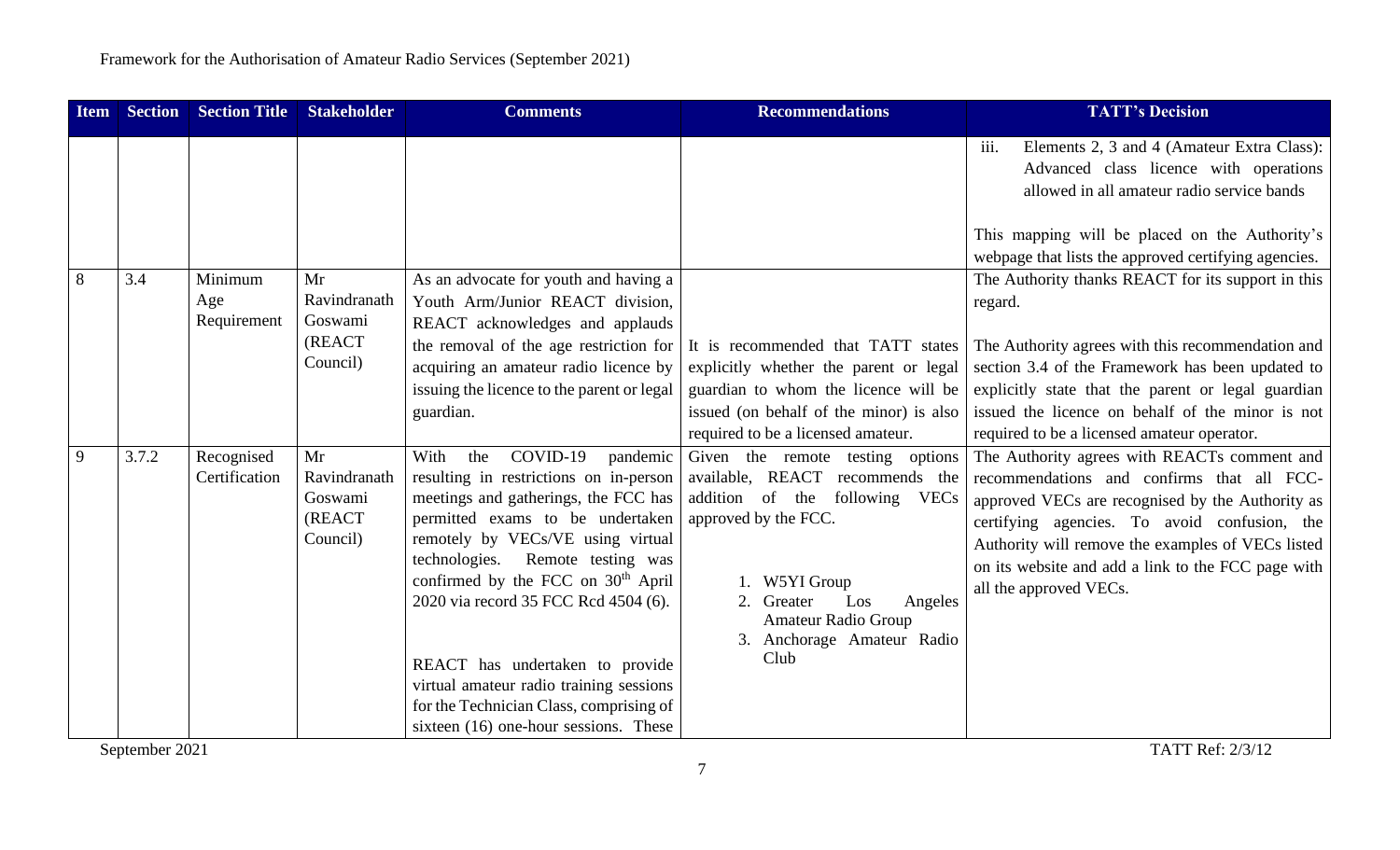| <b>Item</b> | <b>Section</b> | Section Title | <b>Stakeholder</b> | <b>Comments</b>                                                                                                                                                                                                                                                                                       | <b>Recommendations</b>                                                                                                                                                                                                                                                                                                                                                     | <b>TATT's Decision</b> |
|-------------|----------------|---------------|--------------------|-------------------------------------------------------------------------------------------------------------------------------------------------------------------------------------------------------------------------------------------------------------------------------------------------------|----------------------------------------------------------------------------------------------------------------------------------------------------------------------------------------------------------------------------------------------------------------------------------------------------------------------------------------------------------------------------|------------------------|
|             |                |               |                    | sessions have been packaged and are<br>available<br>online<br>YouTube<br>via<br>(accessible at http://tech.ttreact.com) to<br>facilitate and encourage more persons<br>become licensed<br>amateurs.<br>to<br>Reasonable access to examinations is,<br>therefore, an essential part of the<br>process. | While the website has the proviso of<br>"include but not limited to" in respect fo<br>the FCC VECs, for the avoidance of<br>doubt and to give comfort to prospective<br>candidates, it is recommended that the<br>above remote testing VECs are explicitly<br>included in the listing on the website and<br>within the framework give the current<br>revision opportunity. |                        |
|             |                |               |                    | Currently listed within the framework<br>and on the TATT website is the<br>Amateur Radio Relay League (ARRL),<br>a Volunteer Examiner Coordinator<br>(VEC) approved by the FCC.<br>However, there are several other VECs<br>approved by the FCC.                                                      |                                                                                                                                                                                                                                                                                                                                                                            |                        |
|             |                |               |                    | The TATT website also states that<br>certificates<br>radio<br>amateur<br>are<br>recognized from:                                                                                                                                                                                                      |                                                                                                                                                                                                                                                                                                                                                                            |                        |
|             |                |               |                    | ``iii.<br>Federal<br>Communications<br>Commission<br>(FCC)<br>Approved<br>Volunteer Examiner<br>Coordinators<br>which include but are not limited to:                                                                                                                                                 |                                                                                                                                                                                                                                                                                                                                                                            |                        |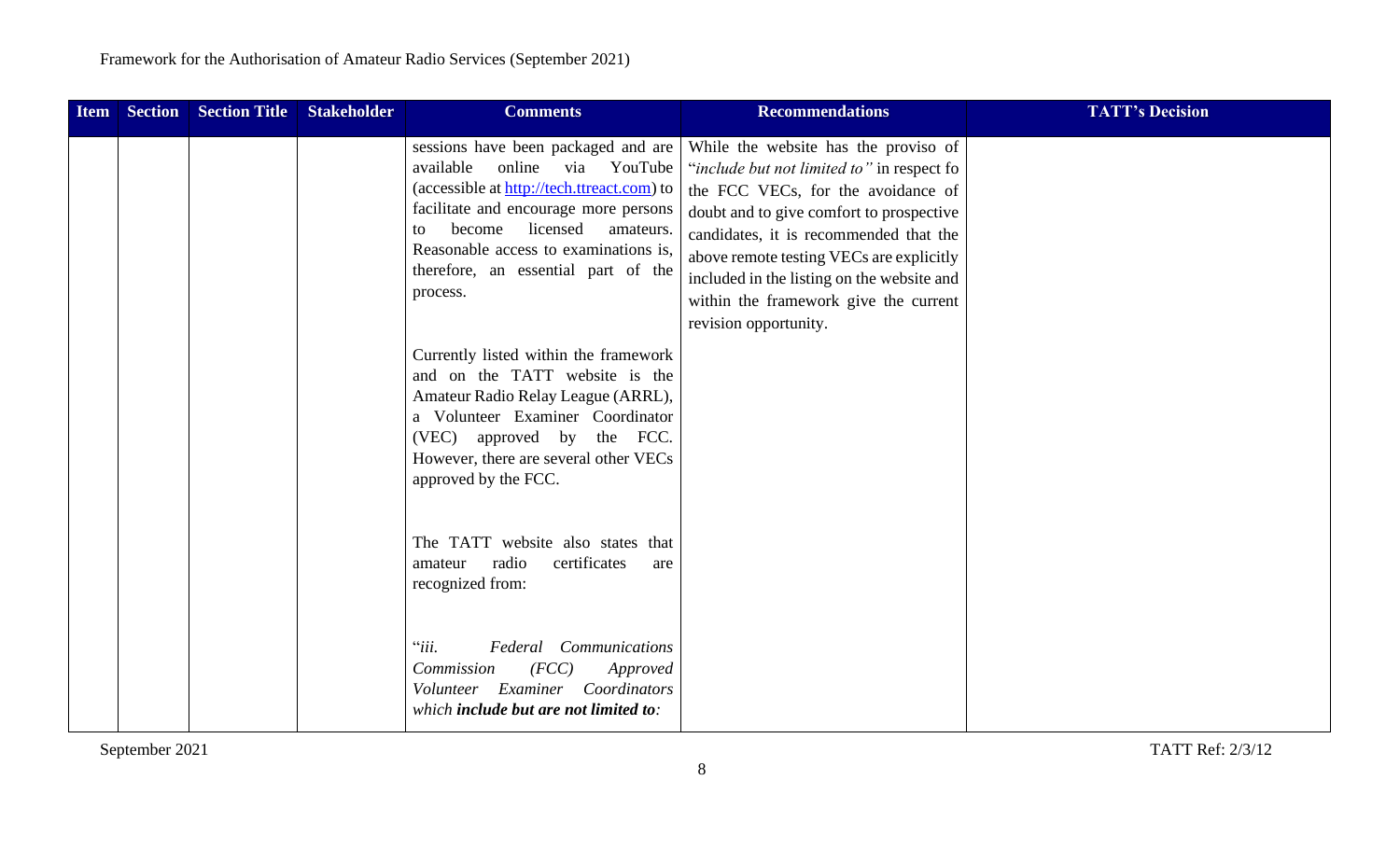| <b>Item</b> | <b>Section</b> | <b>Section Title</b>    | <b>Stakeholder</b>                                  | <b>Comments</b>                                                                                                                                                                                                                                                                                                                                                                                                                                           | <b>Recommendations</b>                                                                                                                    | <b>TATT's Decision</b>                                                                                                                                                                                                                                                                                                                                                                                           |
|-------------|----------------|-------------------------|-----------------------------------------------------|-----------------------------------------------------------------------------------------------------------------------------------------------------------------------------------------------------------------------------------------------------------------------------------------------------------------------------------------------------------------------------------------------------------------------------------------------------------|-------------------------------------------------------------------------------------------------------------------------------------------|------------------------------------------------------------------------------------------------------------------------------------------------------------------------------------------------------------------------------------------------------------------------------------------------------------------------------------------------------------------------------------------------------------------|
| 10          | 3.9.1          | Spectrum<br>Allocations | Mr<br>Ravindranath<br>Goswami<br>(REACT<br>Council) | - ARRL<br>Laurel Amateur Radio<br>Club"<br>Moon bounce or Earth-Moon-Earth<br>(EME) is a technique employed by<br>amateurs. Given the challenges with<br>EME operations, while optimized<br>antenna systems are used (Yagi, arrays,<br>etc.), higher power is often required to<br>achieve communications.<br>Schedule B of the Operator/Station<br>Licence document states that the<br>maximum RF output power for 2m<br>$(144-148 \t MHz)$ is 100<br>W. | Special consideration is requested for<br>operation on 2m for EME operations at a<br>higher power than the currently<br>stipulated 100 W. | The Authority agrees with this recommendation and<br>will review the RF output power limits for the<br>amateur radio service bands, to ensure alignment<br>between the limits and usage in the bands. This<br>review will be done in consultation with the amateur<br>community.<br>Any changes to these limits will be reflected in<br>schedule B of the licence document issued to<br>amateur radio licensees. |
|             |                |                         |                                                     | Other jurisdictions within IARU<br>Region 2 permit a maximum RF output<br>power at the transmitter of 1500 W for<br>$2m$ .                                                                                                                                                                                                                                                                                                                                |                                                                                                                                           |                                                                                                                                                                                                                                                                                                                                                                                                                  |
|             |                |                         |                                                     | With the limitations in Trinidad and<br>Tobago at 100 W, this creates an<br>asymmetric<br>disadvantage<br>when<br>communicating with stations that are<br>permitted 1500 W.                                                                                                                                                                                                                                                                               |                                                                                                                                           |                                                                                                                                                                                                                                                                                                                                                                                                                  |